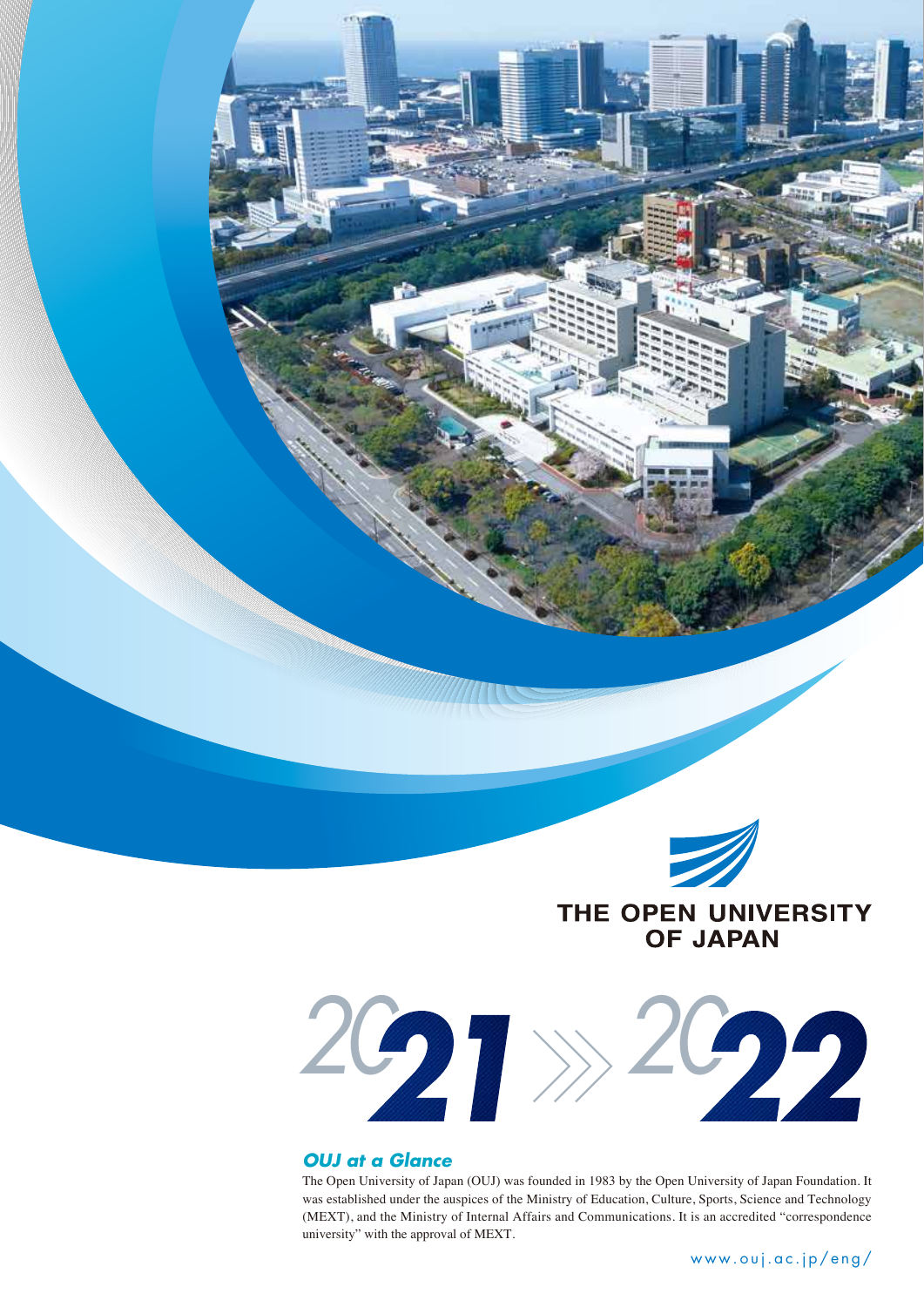## THE OPEN UNIVERSITY OF JAPAN



## President's Message

The Open University of Japan (OUJ) is a private university operated by the Open University of Japan Foundation, a special educational corporation institutionally established in accordance with national law. However, when it comes to the details behind the school' founding or the extent to which the school receives assistance for operating costs from the government, it much more resembles that of a national university.

The origin of OUJ goes back to 1967 Ministry of Education advisory made at the time, "About the Manner of Broadcasting Specialized Education Using Video and FM Radio." In the background of all this, there was firstly a range of different educational reforms being sought regarding problems with university education that had come to light during conflicts between schools and students; secondly, the possibilities of using the methods of radio wave-based TV and radio were being explored; and thirdly, around the world, prevailing trends were moving toward promoting lifelong education. In response to a report on this advisory, in 1969 the Ministry of Education announced "About the Establishment of 'The Open University of Japan,'" which went on to form the starting point for the school's founding.

It is because of this background that OUJ advocates university learning "whenever, wherever, and by whomever," affording our school a multifaceted objective that some of the other legendary universities do not even boast. That objective is our mission to:

i) Provide a wide range of people with opportunities for obtaining higher education as a lifelong learning institution;

ii) Guarantee flexible university entrance opportunities for new high school graduates, and

iii) Disseminate broadcast teaching materials in cooperation with existing universities, thereby improving university education on the whole.

Currently, we can add "the promotion of recurrent education for occupations and qualifications" to our above-mentioned mission.

OUJ today is Japan's largest distance open university offering bachelor's degrees, graduate school master's degrees, and doctoral degrees. In addition to transmitting classes over a broadcast satellite channel, we offer about 400 classes each semester, including online courses over the Internet. Additionally, we hold more than 3,000 face-to-face classes annually at 57 Study Centers and Satellite Spaces nationwide.\* Our undergraduate and graduate programs only include the Faculty of Liberal Arts and the School of Graduate Studies respectively, but their curriculums are wide-ranging, spanning from health science, life science, human developmental science, social science, the humanities, to natural science, putting us on par with any other standard university. Today, about 90,000 OUJ undergraduate and graduate students all over the country are diving into subjects they want to study at their own pace and convenience.

\*During the 2020 and 2021 school year, many courses have been closed or switched to online classes due to COVID-19 pandemic.

**Prof. Masaya Iwanaga, Ph.D.**

**President, The Open University of Japan**



## **History**

|  | Apr. 1983 The University of the Air (U-Air) was established |  |
|--|-------------------------------------------------------------|--|

- Apr. 1985 Undergraduate students were accepted and broadcast lectures were started
- Nationwide digital broadcasting via CS (communications satellite) was launched Jan. 1998
- Students enrolled in undergraduate degree programs were accepted at Study Centers throughout Japan Oct. 1998
- The School of Graduate Studies was established for the Master's Program Apr. 2001
- Dec. 2006 A terrestrial digital broadcasting service was launched (for the Kanto region only)
- The University of the Air was renamed The Open University of Japan (OUJ) Oct. 2007
- Oct. 2011 Nationwide digital broadcasting via BS (broadcast satellite) was launched
- Oct. 2014 The Ph.D. Program was launched at the School of Graduate Studies
- Apr. 2015 Online courses were launched
- Apr. 2017 The Center for Online Education (COE) was established
- Apr. 2018 The Research Institute for Learning and Education Strategies (RILES) was established
- Additional BS channels were made available to offer a variety of programs Oct. 2018
- (shift from terrestrial digital broadcasting)
- May. 2020 Webcast Open Lectures were started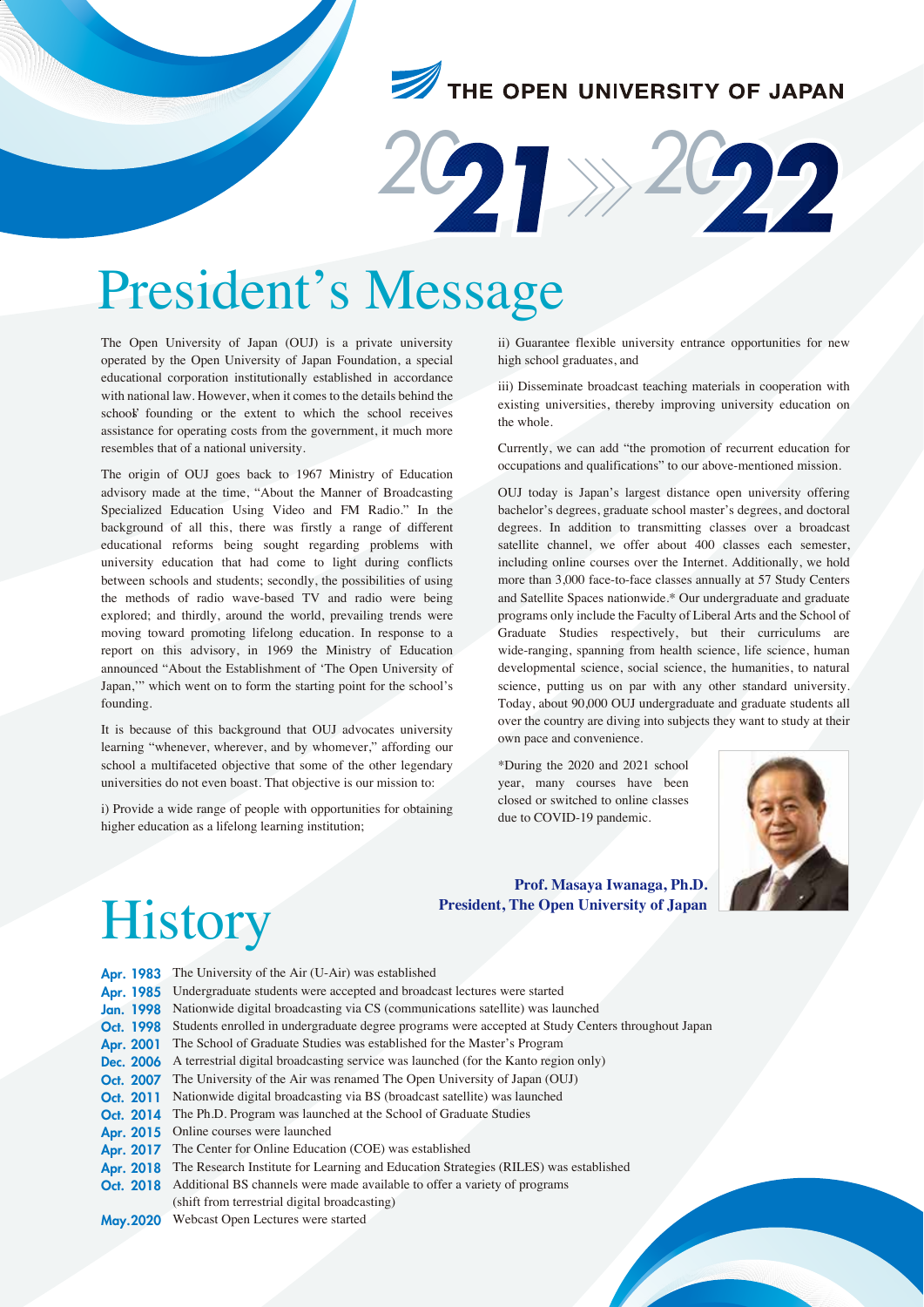## Faculty of Liberal Arts

## *Department of Liberal Arts: Six areas of study*

### **Living and Welfare**

Create sustainable, high quality of life by cultivating a deep understanding of food, clothing, and shelter; family; health; and welfare.

#### **Psychology and Education**

Understand various issues related to human psychology and its development through their relationship with modern society. Learn key knowledge and approaches necessary to support psychological development and education, with the aim of actualizing a sustainable society.

### **Society and Industry**

Acquire the knowledge and skills to live in a sustainable and prosperous society by understanding the basic mechanisms governing a society and industry in flux.

#### **Humanities and Culture**

Deepen understanding of thought, literature, and the arts, and explore the history of the characteristics and development of modern civilization, as well as local cultures and societies.

#### **Informatics**

Master concepts and knowledge relating to information and IT, which are essential for people living in highly information-oriented societies.

#### **Nature and Environment**

Cultivate the capacity to take action and decisions contributing to a sustainable future by scientifically learning about aspects of nature and acquiring deeper understanding of their intrinsic qualities, as well as recognizing the relationship between human activities and nature.

## School of Graduate Studies

## *Division of Arts and Sciences:*

#### **Master's Program**

The School of Graduate Studies Master's Program provides opportunities for students from various backgrounds to study at their own pace without leaving their offices or homes and aims to be a place where students can obtain a degree for general education or advanced professional studies. The school develops human resources who have decision-making skills based on a deep and broad educational background and who can commit to society with their knowledge and vision.

### **Ph.D. Program**

The School of Graduate Studies Ph.D. Program aims to:

・Nurture high-quality professional researchers who can overcome challenges in local communities or workplaces by deepening their expertise, and have the insight to integrate those challenges by focusing on their social and academic meaning.

・Cultivate highly educated intellectuals who can support a knowledgebased society in diverse ways by maximizing their educational level through independent and creative research.

#### *Master's Program 7 Programs*

- Human Life and Health Sciences
- Sciences of Human Development and Education
- Clinical Psychology
- Social Governance
- **Arts and Humanities**
- Informatics
- Natural and Environmental Sciences

### *Ph.D. Program 6 Programs*

- Human Life and Health Sciences
- Human Sciences
- Social Governance
- Arts and Humanities
- Natural Sciences
- **Informatics**



## Student Categories

### **1. Regular Students:**

Enroll to graduate with an academic degree

### **2. Non-Degree Students:**

Enroll in subjects of interest for a semester/year (For career advancement, social contribution, lifelong learning, or academic research)

#### **3. Credit Transfer Students:**

Enroll to acquire credits at OUJ and transfer to affiliated universities, colleges, or schools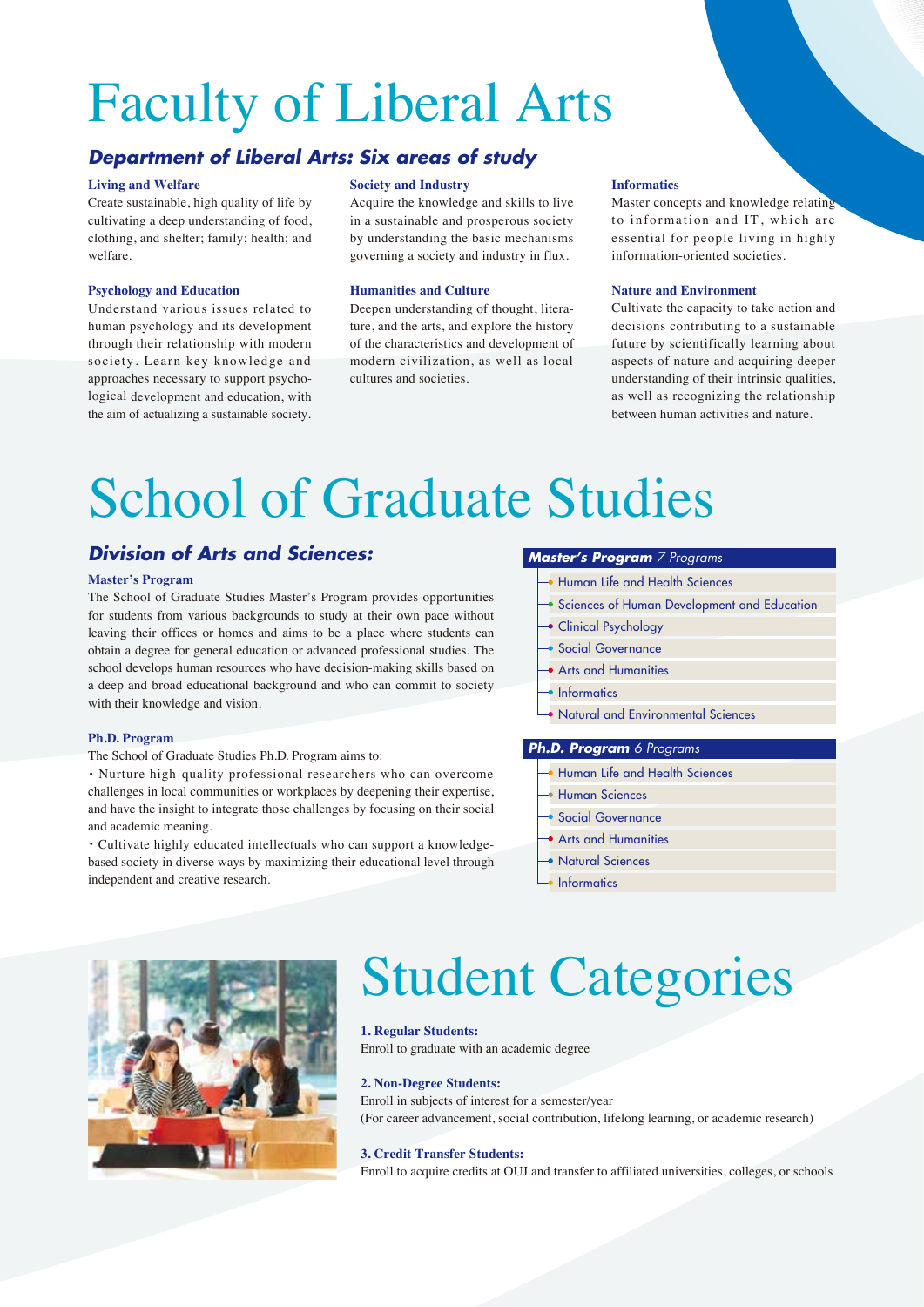## Headquarters

## *Broadcasting Program Production*

OUJ Headquarters is fully equipped to produce and transmit broadcast lectures. Faculty members, directors, and camera operators work together to produce high-quality broadcast lectures that are transmitted by technical specialists.

## *Library*

The library's service is based on the concept of distance education and the library stores the reference books for OUJ courses. In addition to reference books, the library carries textbooks, DVDs, and CDs for the OUJ broadcasting programs. The inventory of books comprises about 360,000 volumes. There are also about 78,000 e-books available to OUJ students that can be accessed from their smartphones or PCs.

## *Center for Online Education*

The Center for Online Education (COE) was established in April 2017, with the objective of promoting education at OUJ based on ICT. To forge a new era for OUJ, the center is focusing on research and development, and has established three research groups for evaluation, content development, and the online learning environment, as well as R&D projects to explore new content.

## *Research Institute for Learning and Education Strategies*

RILES was established in April 2018 to utilize the large volume of educational data accumulated in OUJ. Specifically, RILES focuses on the following two missions:

- (1) Conducting research to pursue better methods of learning and teaching, making practical use of the outcomes
- (2) Information gathering and analyzing to improve our management, making practical use of the outcomes

By conducting the above, OUJ will attempt to improve and expand our education system and management, which may also contribute to enhancement and improvement of higher education in Japan.

## Study Centers

OUJ has 50 Study Centers (4 in Tokyo), 7 Satellite Spaces, and 64 Audio-visual Rooms throughout Japan. The Study Centers are used for conducting face-to-face class sessions and credit accreditation examinations. In addition, tutorials and academic counseling are offered at these centers.

There are facilities for students to view or listen to broadcast lectures, and library services are also provided at the Study Centers. In addition, they function as venues for students to hold extracurricular and social activities.

The Study Centers are located on the campuses of public or private universities, or in municipal facilities. The Satellite Spaces and Audio-visual Rooms provide easier access to the

above-mentioned facilities to those students who live far away from the Study Centers in their prefectures.







## *Support Office for Students with Disabilities*

The support office was established in 2016 in order to ensure equal access to education for all OUJ students with disabilities, and to support OUJ faculty and staff who strive to improve students' learning environments.

Aomori

Akita Iwate

Yamagata Miyagi

Hokkaido

 $A$ sahik

Hachinohe





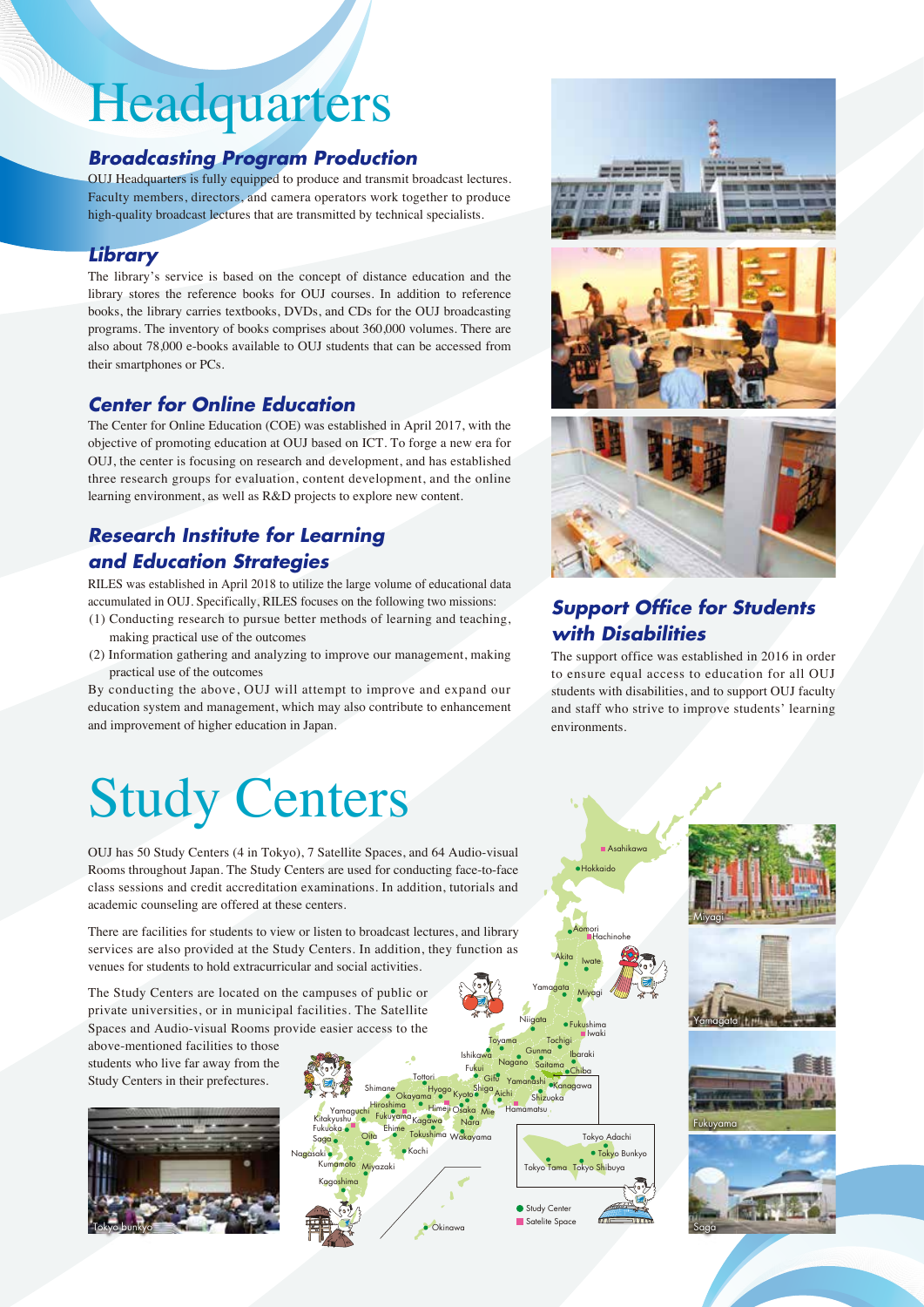## Teaching and Learning

## *Credit Courses*

### **Broadcast Lecture Courses - Two Credits per Course** ■ **Broadcast Lectures (TV, Radio, and Internet)**

OUJ offers broadcast lectures as a series of 15 sessions per semester (45 minutes per lecture) through television, radio, and the Internet. More than 280 courses are available in undergraduate programs and 60 courses in graduate programs, totaling approximately 340 courses. About a fourth of the broadcast lecture courses are renewed each year, as the lectures' lifespan is set at four years in principle.

# コミュニケーション学入門  $\frac{1000}{1000}$

### ■ **Textbooks**

The OUJ courses are designed to be studied through both broadcast lectures and textbooks, which are specially written for each of the courses by the OUJ academic staff and/or other experts in the given field. Some of the textbooks are highly valued by the general public, even after termination of the courses; some are revised with a fresh look and sold as the "OUI Book Series."

### **Online Courses – One or Two Credits per Course**

For the first time in the history of the university, fully online courses were started in 2016. These online courses utilize the learning management system, Moodle, to deliver video lectures as well as reading materials online, so that students can view the lecture videos and read related materials anytime and anywhere. Online quizzes given at the end of each session test students'

understanding of the materials and students can get immediate feedback after taking these quizzes. In addition, students can ask questions directly to the instructors and participate in online forums to discuss materials with other students. These courses are created by course teams that include the instructor(s), instructional designers, production crew members, and a program manager.

OUJ is planning to significantly expand the line-up of online courses in coming years. Student learning activities and assessment methods for these online courses will be designed according to the objectives of each course.





### **Face-to-Face Courses (Schooling) - One Credit per Course**

Classroom sessions, known as "schooling," along with broadcast lectures, are pivotal in teaching and learning at OUJ. These sessions cover wide-ranging subjects characteristic of the Faculty



of Liberal Arts. In addition to the usual lectures and hands-on experiments, the face-to-face sessions sometimes include a variety of formats such as fieldwork and on-site observation visits.

Classroom sessions are usually designed, planned, and held at the Study Centers throughout the country. The Study Centers in each locale offer not only general courses, but also courses in distinctive subjects unique to the given region, such as local history and culture, industry, nature, and so on. Furthermore, several Study Centers collaborate with nearby universities and research facilities to offer such courses.

**Academic credits earned at OUJ can be used to fulfill the requirements for certifications/licensure, such as:**

- Eligibility to sit for the National Nursing Exam
- Bachelor's degree (Nursing)
- Teaching certificates (advanced certificates, certificates in other subjects, certificates to teach at different levels of schooling)
- School librarian license
- Eligibility to sit for the Clinical Psychology Certification test
- \*To obtain these certificates, you will be required to meet other requirements set forth by Japanese laws, in addition to earning academic credits at OUJ.

## *Non-Credit Courses*

### **Channel for lifelong learning**

Building on the teaching and research experience of OUJ faculty, while simultaneously breaking away from the traditional framework of higher education, OUJ broadcasts lectures on TV and radio, serving people's diverse needs for lifelong learning. TV and radio broadcasts offer the flexibility to balance work alongside study, giving everyone an opportunity to pursue their passion for lifelong learning.

### **Webcast Open Lectures: Charged extension courses**

OUJ, working in partnership with relevant organizations, provides open access courses designed to develop professional skills that will help accelerate career advancement. Upon successful completion of these courses, OUJ will issue a certificate of completion and a digital badge. These courses are intended to bring flexibility into the learning process and to meet the needs of diverse members of society. Anyone can enroll in these courses, whether OUJ students or non-students.

In 2019, OUJ launched its first open online certification courses, "Programming Education Program," intended primarily for elementary school teachers.